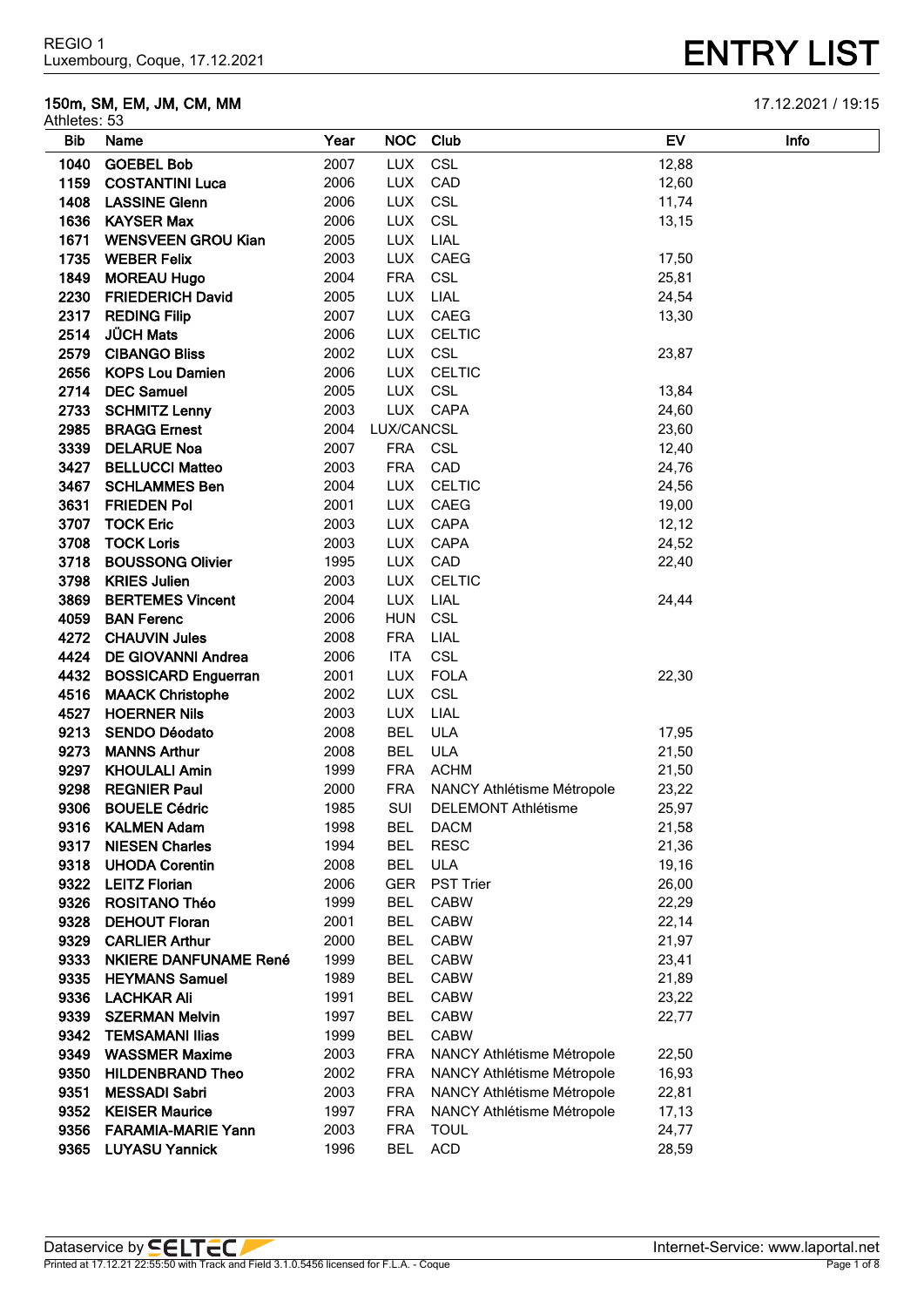### **150m, SM, EM, JM, CM, MM - Continuation** 17.12.2021 / 19:15

Athletes: 53

| AUIIGIGS. JJ |                                |      |            |                            |           |                    |
|--------------|--------------------------------|------|------------|----------------------------|-----------|--------------------|
| Bib          | Name                           | Year |            | NOC Club                   | EV        | Info               |
| Athletes: 58 | 300m, SM, EM, JM, CM, MM       |      |            |                            |           | 17.12.2021 / 20:15 |
| <b>Bib</b>   | Name                           | Year | <b>NOC</b> | Club                       | <b>EV</b> | Info               |
| 1097         | <b>KAYSER Gilles</b>           | 1999 | <b>LUX</b> | <b>FOLA</b>                | 36,39     |                    |
| 1158         | <b>ARCARO DUPONT Noa</b>       | 2008 | <b>LUX</b> | <b>CELTIC</b>              |           |                    |
| 1160         | <b>PRIGENT Ethan</b>           | 2005 | <b>FRA</b> | CSL                        | 25,36     |                    |
| 1185         | <b>MOREAU Matis</b>            | 2008 | <b>FRA</b> | CSL                        |           |                    |
|              | 1537 KAELL Jim                 | 2008 | LUX        | CAB                        |           |                    |
|              | 1735 WEBER Felix               | 2003 |            | LUX CAEG                   | 37,00     |                    |
|              | 1755 WALLIG Mika               | 2007 |            | LUX CAB                    |           |                    |
|              | 1849 MOREAU Hugo               | 2004 | FRA CSL    |                            | 25,81     |                    |
|              | 1885 JOLY Till                 | 2008 |            | LUX/BEL CELTIC             |           |                    |
|              | 2230 FRIEDERICH David          | 2005 |            | LUX LIAL                   | 24,54     |                    |
|              | 2302 GIERENS Maurice Fernand   | 2003 | <b>LUX</b> | <b>CELTIC</b>              | 26,22     |                    |
|              | Marcel                         |      |            |                            |           |                    |
| 2635         | <b>BIDAINE Pol</b>             | 1993 | <b>LUX</b> | CAB                        | 21,67     |                    |
|              | 2643 ANDRESINI Marino          | 2005 | LUX        | CAB                        | 24,19     |                    |
|              | 2733 SCHMITZ Lenny             | 2003 |            | LUX CAPA                   | 24,60     |                    |
|              | 2870 SILVA SIMOES Yoann        | 2003 | POR CAS    |                            | 38,10     |                    |
|              | 2949 CARA Vladimir             | 2007 | ROU CSL    |                            |           |                    |
|              | 2976 REILAND Fabrice           | 2006 |            | LUX CELTIC                 | 25,75     |                    |
|              | 2985 BRAGG Ernest              | 2004 | LUX/CANCSL |                            | 23,60     |                    |
|              | 3033 HEUTS Sam                 | 2003 |            | LUX CELTIC                 | 25,40     |                    |
|              | 3427 BELLUCCI Matteo           | 2003 | <b>FRA</b> | CAD                        | 38,74     |                    |
|              | 3467 SCHLAMMES Ben             | 2004 | <b>LUX</b> | <b>CELTIC</b>              | 24,56     |                    |
|              | 3547 JUNCKER Olivier           | 2002 | <b>LUX</b> | <b>FOLA</b>                | 35,60     |                    |
| 3631         | <b>FRIEDEN Pol</b>             | 2001 | <b>LUX</b> | CAEG                       | 39,00     |                    |
| 3673         | <b>DOSTERT Luc</b>             | 2002 | <b>LUX</b> | CAS                        | 36,20     |                    |
| 3675         | <b>BAIÃO HENRIQUES Patrick</b> | 1997 | <b>LUX</b> | CAB                        | 25,05     |                    |
| 3707         | <b>TOCK Eric</b>               | 2003 | <b>LUX</b> | CAPA                       | 12, 12    |                    |
| 3718         | <b>BOUSSONG Olivier</b>        | 1995 | <b>LUX</b> | CAD                        | 22,40     |                    |
| 3830         | <b>GREGOR Niklas</b>           | 2008 | <b>LUX</b> | <b>CELTIC</b>              |           |                    |
| 3869         | <b>BERTEMES Vincent</b>        | 2004 | <b>LUX</b> | LIAL                       | 24,44     |                    |
| 4015         | <b>TEIXEIRA Jory</b>           | 2005 |            | LUX FLA/IND                | 39,25     |                    |
| 4053         | <b>CARDONNEL Bruno</b>         | 2003 | LUX/FRACSL |                            | 53,12     |                    |
| 4075         | <b>LAGARDE François</b>        | 1994 | <b>FRA</b> | <b>CSL</b>                 | 24,34     |                    |
| 4379         | <b>KRIEGER Louis</b>           | 1994 | <b>LUX</b> | CAD                        |           |                    |
| 4424         | <b>DE GIOVANNI Andrea</b>      | 2006 | <b>ITA</b> | <b>CSL</b>                 |           |                    |
| 4432         | <b>BOSSICARD Enguerran</b>     | 2001 | <b>LUX</b> | <b>FOLA</b>                | 22,30     |                    |
|              | 4434 COSTA Ravelino            | 2005 | <b>LUX</b> | CAS                        | 42,65     |                    |
| 4527         | <b>HOERNER Nils</b>            | 2003 | <b>LUX</b> | LIAL                       |           |                    |
| 9214         | <b>STABILE Giovanni</b>        | 2006 | <b>BEL</b> | <b>ULA</b>                 | 25,02     |                    |
|              | 9216 YASBOU Alaeddine          | 2007 | <b>BEL</b> | <b>ULA</b>                 | 42,00     |                    |
| 9231         | <b>RAUCHS Félix</b>            | 2003 | <b>LUX</b> | <b>FOLA</b>                | 39,80     |                    |
| 9298         | <b>REGNIER Paul</b>            | 2000 | <b>FRA</b> | NANCY Athlétisme Métropole | 51,76     |                    |
|              | 9299 SCHAUWERS François        | 1996 | <b>BEL</b> | <b>RFCL</b>                | 36,30     |                    |
| 9306         | <b>BOUELE Cédric</b>           | 1985 | <b>SUI</b> | <b>DELEMONT Athlétisme</b> | 25,97     |                    |
|              | 9322 LEITZ Florian             | 2006 | <b>GER</b> | <b>PST Trier</b>           | 41,44     |                    |
|              | 9326 ROSITANO Théo             | 1999 | <b>BEL</b> | <b>CABW</b>                | 22,29     |                    |
| 9328         | <b>DEHOUT Floran</b>           | 2001 | <b>BEL</b> | <b>CABW</b>                | 22,14     |                    |
|              | 9329 CARLIER Arthur            | 2000 | <b>BEL</b> | <b>CABW</b>                | 21,97     |                    |
|              | 9333 NKIERE DANFUNAME René     | 1999 | <b>BEL</b> | <b>CABW</b>                | 23,41     |                    |
|              | 9335 HEYMANS Samuel            | 1989 | <b>BEL</b> | <b>CABW</b>                | 21,89     |                    |
|              | 9336 LACHKAR Ali               | 1991 | <b>BEL</b> | <b>CABW</b>                | 23,22     |                    |
|              | 9342 TEMSAMANI Ilias           | 1999 | <b>BEL</b> | <b>CABW</b>                |           |                    |

# **ENTRY LIST**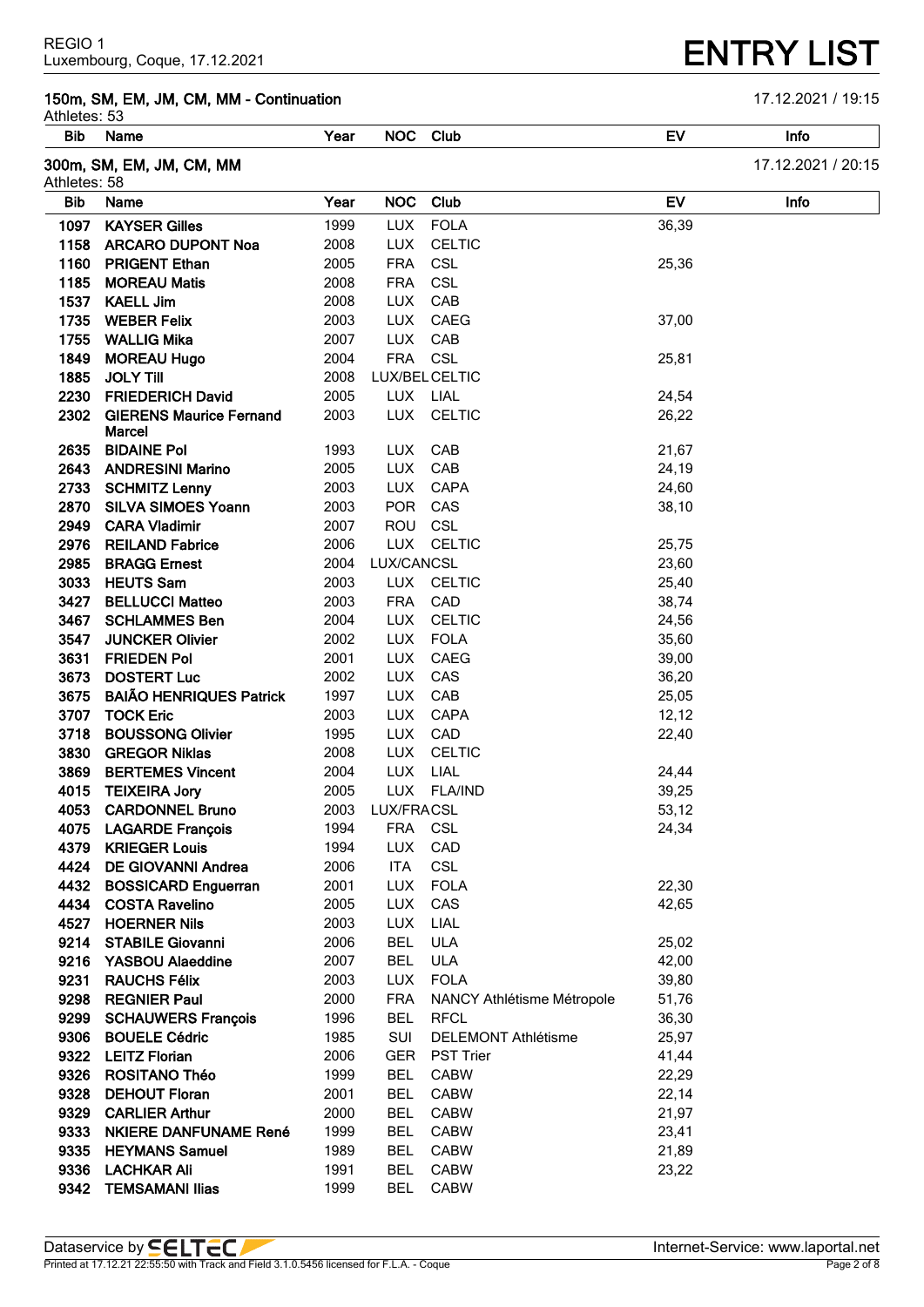# **300m, SM, EM, JM, CM, MM - Continuation** 17.12.2021 / 20:15

| Year                                                                                                                                                                   | NOC Club   |             | EV                                                                                                                                   | Info |
|------------------------------------------------------------------------------------------------------------------------------------------------------------------------|------------|-------------|--------------------------------------------------------------------------------------------------------------------------------------|------|
| 2003                                                                                                                                                                   |            |             | 49,33                                                                                                                                |      |
| 2002                                                                                                                                                                   |            |             | 35,69                                                                                                                                |      |
| 2003                                                                                                                                                                   |            |             | 50,10                                                                                                                                |      |
| 1997                                                                                                                                                                   |            |             | 35,35                                                                                                                                |      |
| 2000                                                                                                                                                                   | <b>FRA</b> | <b>TOUL</b> | 53,98                                                                                                                                |      |
| 2001                                                                                                                                                                   | <b>BEL</b> | ACD         | 22,86                                                                                                                                |      |
| 1965                                                                                                                                                                   | BEL        | ACD         | 27,75                                                                                                                                |      |
| <b>WASSMER Maxime</b><br><b>HILDENBRAND Theo</b><br><b>MESSADI Sabri</b><br>9352 KEISER Maurice<br>9355 BERNEAU Romain<br><b>LAVIGNE Simon</b><br><b>RAUSCH Michel</b> |            |             | FRA NANCY Athlétisme Métropole<br>FRA NANCY Athlétisme Métropole<br>FRA NANCY Athlétisme Métropole<br>FRA NANCY Athlétisme Métropole |      |

# **600m, SM, EM, JM, CM, MM** 17.12.2021 / 21:10

| Athletes: 20 |                                                 |      |            |                            |         |             |
|--------------|-------------------------------------------------|------|------------|----------------------------|---------|-------------|
| Bib          | Name                                            | Year | <b>NOC</b> | Club                       | EV      | <b>Info</b> |
| 1097         | <b>KAYSER Gilles</b>                            | 1999 | <b>LUX</b> | <b>FOLA</b>                | 51,10   |             |
| 1549         | <b>BONAMINO Luca</b>                            | 1996 | <b>LUX</b> | <b>CSL</b>                 | 1:23,75 |             |
| 1677         | <b>GODINHO FERREIRA Rafael</b>                  | 2001 | <b>LUX</b> | <b>FOLA</b>                | 1:25,30 |             |
| 2302         | <b>GIERENS Maurice Fernand</b><br>Marcel        | 2003 | <b>LUX</b> | <b>CELTIC</b>              | 2:03,18 |             |
| 2886         | <b>HENSGEN Luc</b>                              | 1996 | LUX.       | <b>CAS</b>                 | 1:22,65 |             |
| 2920         | <b>JOUANNEAU Nahom</b>                          | 2004 | <b>LUX</b> | <b>CSL</b>                 | 1:55,64 |             |
| 2955         | <b>WALRY Anthony</b>                            | 2007 | <b>FRA</b> | <b>CSL</b>                 |         |             |
| 2976         | <b>REILAND Fabrice</b>                          | 2006 | <b>LUX</b> | <b>CELTIC</b>              | 2:06,12 |             |
| 3033         | <b>HEUTS Sam</b>                                | 2003 | <b>LUX</b> | <b>CELTIC</b>              | 1:59,03 |             |
| 3156         | <b>DOS SANTOS ROCHA PINTO</b><br>Rafael         | 2005 | <b>POR</b> | <b>FOLA</b>                | 2:05,00 |             |
| 3467         | <b>SCHLAMMES Ben</b>                            | 2004 | <b>LUX</b> | <b>CELTIC</b>              | 2:02,41 |             |
| 3854         | <b>RAUCHS Nicolas</b>                           | 2003 | <b>LUX</b> | <b>FOLA</b>                | 1:25,30 |             |
| 4015         | <b>TEIXEIRA Jory</b>                            | 2005 | <b>LUX</b> | <b>FLA/IND</b>             | 1:25,58 |             |
| 4233         | <b>SCHRANTZ Oscar</b>                           | 2006 | <b>LUX</b> | <b>FOLA</b>                |         |             |
| 4249         | <b>SANTOS CARVALHEIRO José</b><br><b>Manuel</b> | 2006 | <b>POR</b> | CAS                        | 1:51,42 |             |
| 9215         | <b>TOUSSAINT Justin</b>                         | 2002 | <b>BEL</b> | <b>ULA</b>                 | 2:00,00 |             |
| 9231         | <b>RAUCHS Félix</b>                             | 2003 | <b>LUX</b> | <b>FOLA</b>                | 1:25,60 |             |
| 9272         | <b>MONANGE Quentin</b>                          | 1997 | <b>FRA</b> | NANCY Athlétisme Métropole | 1:52,07 |             |
| 9283         | <b>DELANDRE Robin</b>                           | 2002 | <b>FRA</b> | NANCY Athlétisme Métropole | 1:57,41 |             |
| 9372         | <b>THOMAS Florian</b>                           | 1989 | <b>BEL</b> | ACD                        | 1:55,04 |             |

## **1000m, SM, EM, JM, CM, MM** 17.12.2021 / 21:35 Athletes: 29

**Bib Name Year NOC Club EV Info POTH Luca** 2004 LUX CAS 2:53,46 **BAUSCH Tom** 2007 LUX CSL 3:04,04 **PECHON Damien** 2008 BEL CELTIC 2:21,36 **GIERENS Maurice Fernand Marcel** LUX CELTIC 2:03,18 **NEU Adrien** 2005 LUX CSL 2:44,00 **LEY Jamie** 2007 LUX CELTIC 2:18,34 **PETERS Louis** 2007 LUX CAEG 2:55,00 **2920 JOUANNEAU Nahom 2004 LUX CSL 1:55,64 REILAND Fabrice** 2006 LUX CELTIC 2:06,12 **HEUTS Sam** 2003 LUX CELTIC 1:59,03 **KESSELER Frédéric** 2008 LUX CSL 3:14,36 **TEIXEIRA Jory** 2005 LUX FLA/IND 2:33,87 **FAUSTINO DO VALE GIL** 2006 LUX FOLA 3:01,00 **KONSBRUCK Jack** 2007 LUX LIAL **KOHNEN Louis** 2003 LUX CSL 2:45,65 **MAILLOT Baptise** 2008 FRA PONT-A-MOUSSON 3:10,00 **ISSA MARZOUKI Dany** 2005 FRA NANCY Athlétisme Métropole 3:00,67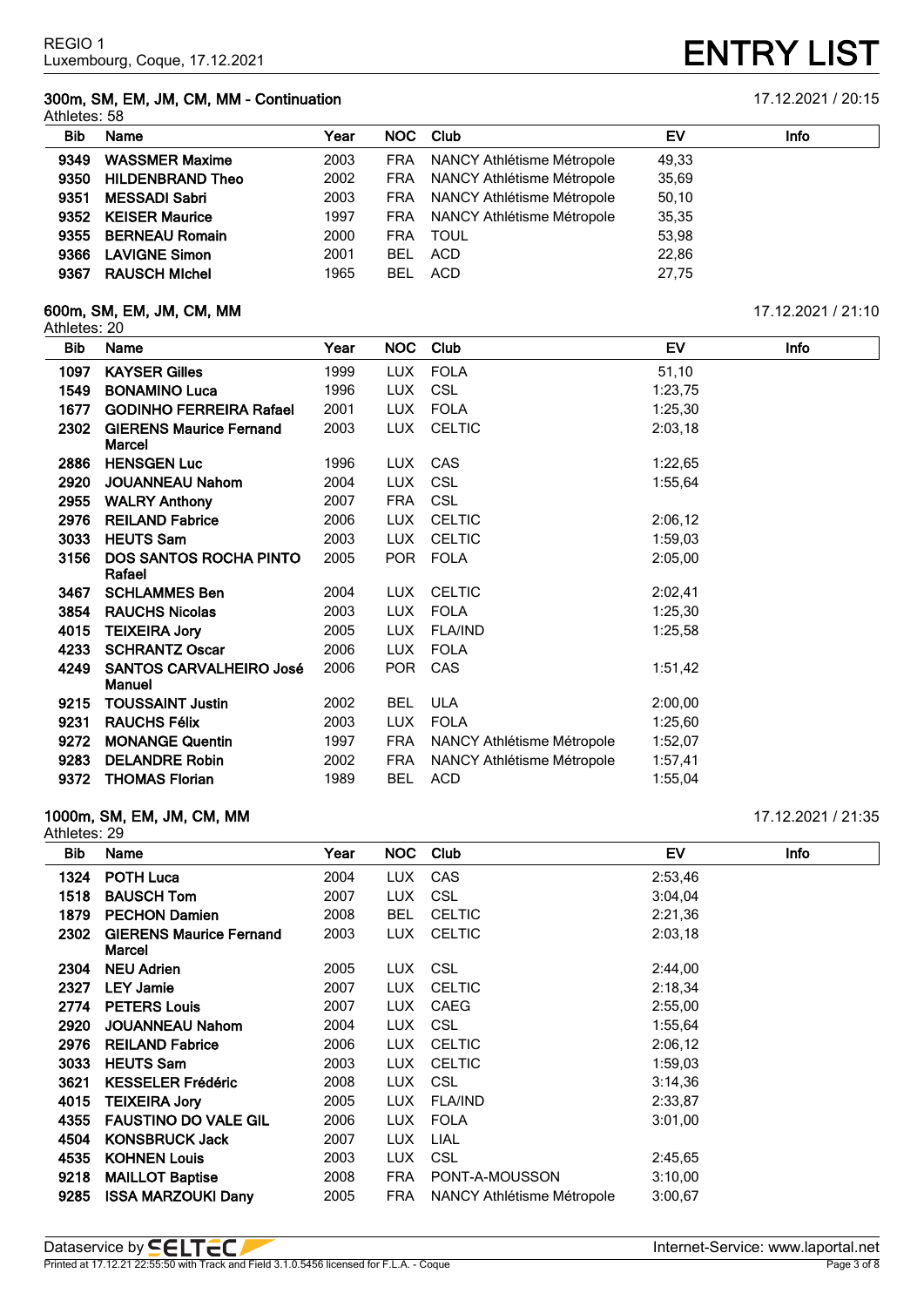# **1000m, SM, EM, JM, CM, MM - Continuation** 17.12.2021 / 21:35

| Athletes: 29 |                                                   |      |            |                            |         |             |
|--------------|---------------------------------------------------|------|------------|----------------------------|---------|-------------|
| Bib          | Name                                              | Year | NOC.       | Club                       | EV      | <b>Info</b> |
| 9286         | <b>BREDA Siméon</b>                               | 2004 | <b>FRA</b> | NANCY Athlétisme Métropole | 3:06,66 |             |
| 9290         | <b>PIGNE Félix</b>                                | 2008 | <b>FRA</b> | NANCY Athlétisme Métropole | 3:15.25 |             |
| 9291         | <b>LEBON Maxime</b>                               | 2003 | <b>FRA</b> | NANCY Athlétisme Métropole | 2:55,07 |             |
| 9292         | <b>VILLEROY DE GAHLAU</b><br><b>Charles-Marie</b> | 2007 | <b>FRA</b> | NANCY Athlétisme Métropole | 3:08.06 |             |
| 9300         | <b>HUSS Sylvain</b>                               | 1970 | <b>FRA</b> | <b>ESTY</b>                | 2:59,11 |             |
| 9303         | <b>MERABET Imrane</b>                             | 2006 | <b>FRA</b> | Athlétisme Sud Messin      | 3:03.25 |             |
| 9358         | <b>PONCELET Grégoire</b>                          | 2006 | <b>BEL</b> | <b>ACD</b>                 | 2:09,84 |             |
| 9359         | <b>PONCELET Marvin</b>                            | 2005 | <b>BEL</b> | <b>ACD</b>                 | 2:10,72 |             |
| 9360         | <b>COLIN Mathias</b>                              | 2005 | <b>BEL</b> | <b>ACD</b>                 | 2:15,00 |             |
| 9361         | NICOLAS Mearegu                                   | 2004 | <b>BEL</b> | <b>ACD</b>                 | 1:58,15 |             |
| 9362         | <b>HENROTTE Myrian</b>                            | 1999 | <b>BEL</b> | <b>ACD</b>                 | 1:53.79 |             |
| 9363         | <b>PONCELET Bertrand</b>                          | 1980 | <b>BEL</b> | <b>ACD</b>                 | 2:55.00 |             |

# **5000m, SM, SF, EM, EF, JM, JF** 17.12.2021 / 21:50

| Athletes: 15 |                                      |      |            |                            |          |      |
|--------------|--------------------------------------|------|------------|----------------------------|----------|------|
| <b>Bib</b>   | Name                                 | Year | NOC.       | Club                       | EV       | Info |
| 1008         | <b>SCHMOETTEN-STEFFEN</b><br>Pascale | 1968 | LUX .      | <b>CELTIC</b>              | 20:00,00 |      |
| 1871         | <b>HALLER Bob</b>                    | 1993 | LUX.       | X3M Triathlon              | 15:15.00 |      |
| 2089         | <b>WEICHERDING Charel</b>            | 1999 | LUX.       | <b>CELTIC</b>              |          |      |
| 2614         | <b>RECKINGER Tom</b>                 | 2004 | LUX.       | <b>FOLA</b>                | 15:56,00 |      |
| 2674         | <b>GUETTI Laurent</b>                | 1979 | LUX.       | <b>FOLA</b>                |          |      |
| 2767         | <b>BERTEMES Bob</b>                  | 1994 | <b>LUX</b> | <b>CELTIC</b>              | 14:37,00 |      |
| 3134         | <b>WEICHERDING GIL</b>               | 2001 | <b>LUX</b> | <b>CELTIC</b>              |          |      |
| 3355         | <b>MIRANDA CEPA Joao Pedro</b>       | 2001 | <b>POR</b> | CAB                        |          |      |
| 3607         | <b>KIEFFER Alain</b>                 | 1966 | <b>LUX</b> | CAB                        |          |      |
| 9293         | <b>HOUOT Bernard</b>                 | 1985 | <b>FRA</b> | <b>GONDREVILLE AC</b>      | 18:00,00 |      |
| 9294         | <b>GILLE Paul</b>                    | 1996 | <b>FRA</b> | <b>GONDREVILLE AC</b>      | 20:00,00 |      |
| 9295         | <b>GALANTE Raphael</b>               | 1975 | <b>FRA</b> | <b>GONDREVILLE AC</b>      | 19:00.00 |      |
| 9306         | <b>BOUELE Cédric</b>                 | 1985 | SUI        | <b>DELEMONT Athlétisme</b> | 19:30.09 |      |
| 9357         | <b>PAYET Gregor</b>                  | 1995 | LUX        | X3M Triathlon              | 15:17,00 |      |
| 9368         | <b>DEWEZ Maxime</b>                  | 2002 | <b>BEL</b> | <b>ACD</b>                 | 16:06,00 |      |

# **Long Jump, SM, EM, JM, CM, MM** 17.12.2021 / 20:30

| Athletes: 20 |                          |      |            |                |      |      |
|--------------|--------------------------|------|------------|----------------|------|------|
| <b>Bib</b>   | Name                     | Year | <b>NOC</b> | Club           | EV   | Info |
| 1040         | <b>GOEBEL Bob</b>        | 2007 | <b>LUX</b> | CSL            | 5,12 |      |
| 1158         | <b>ARCARO DUPONT Noa</b> | 2008 | LUX.       | <b>CELTIC</b>  | 4,53 |      |
| 1408         | <b>LASSINE Glenn</b>     | 2006 | LUX.       | <b>CSL</b>     | 6,02 |      |
| 1636         | <b>KAYSER Max</b>        | 2006 | LUX.       | CSL            | 4,76 |      |
| 1827         | <b>DAUCH Mathis</b>      | 2008 | LUX.       | LIAL           | 4,50 |      |
| 1885         | <b>JOLY TIII</b>         | 2008 |            | LUX/BEL CELTIC | 4,84 |      |
| 2317         | <b>REDING Filip</b>      | 2007 | LUX        | CAEG           | 4,69 |      |
| 2514         | <b>JÜCH Mats</b>         | 2006 | <b>LUX</b> | <b>CELTIC</b>  | 5,21 |      |
| 2579         | <b>CIBANGO Bliss</b>     | 2002 | LUX.       | <b>CSL</b>     | 6,99 |      |
| 2656         | <b>KOPS Lou Damien</b>   | 2006 | <b>LUX</b> | <b>CELTIC</b>  | 4,78 |      |
| 2714         | <b>DEC Samuel</b>        | 2005 | <b>LUX</b> | <b>CSL</b>     | 5,31 |      |
| 3339         | <b>DELARUE Noa</b>       | 2007 | <b>FRA</b> | <b>CSL</b>     | 5,51 |      |
| 3708         | <b>TOCK Loris</b>        | 2003 | <b>LUX</b> | <b>CAPA</b>    | 6,02 |      |
| 3798         | <b>KRIES Julien</b>      | 2003 | LUX.       | <b>CELTIC</b>  | 5,81 |      |
| 3830         | <b>GREGOR Niklas</b>     | 2008 | LUX.       | <b>CELTIC</b>  | 4,59 |      |
| 4059         | <b>BAN Ferenc</b>        | 2006 | <b>HUN</b> | CSL            | 4,66 |      |
| 4272         | <b>CHAUVIN Jules</b>     | 2008 | <b>FRA</b> | LIAL           |      |      |
| 4516         | <b>MAACK Christophe</b>  | 2002 | LUX        | CSL            |      |      |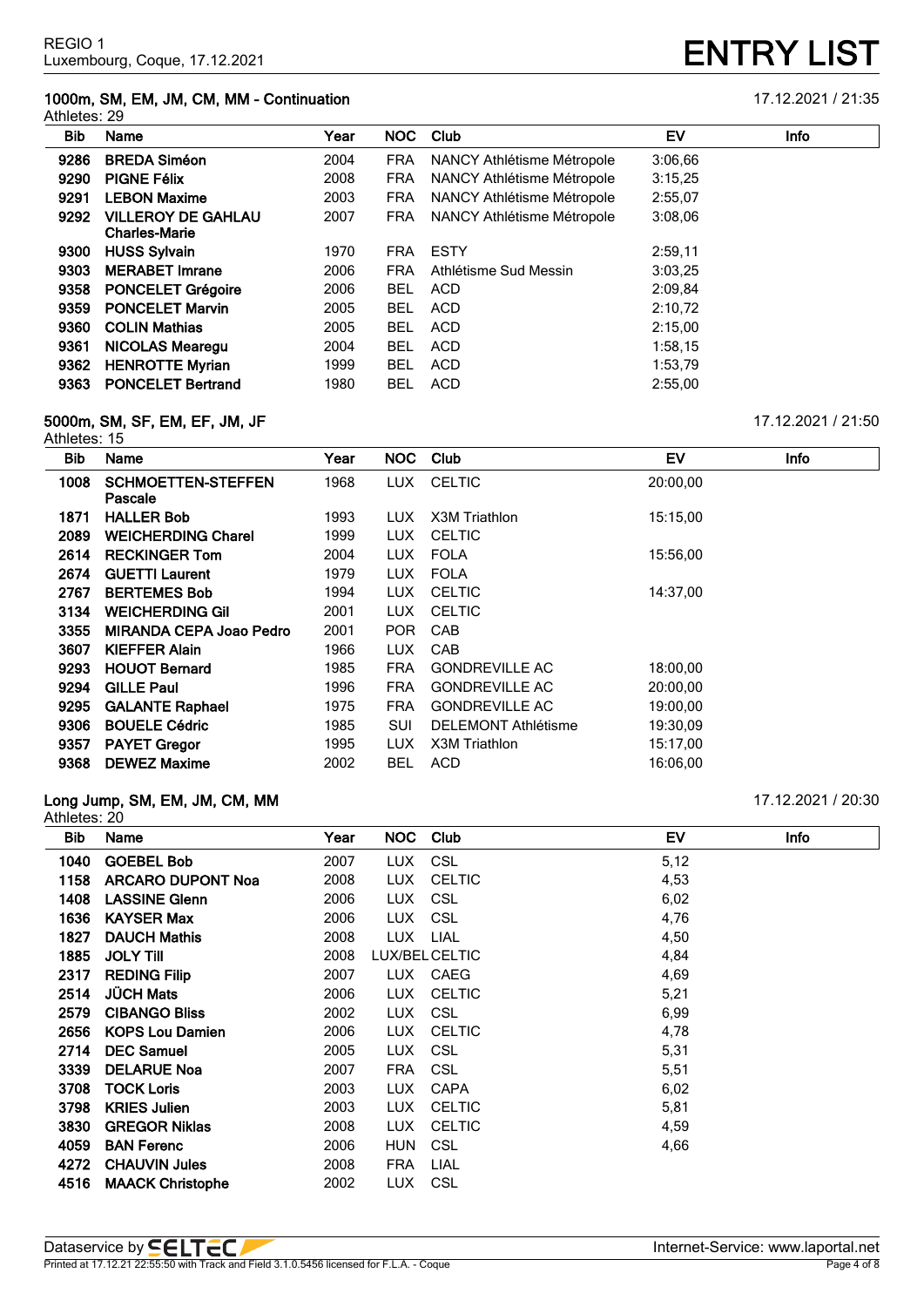# **Long Jump, SM, EM, JM, CM, MM - Continuation** 17.12.2021 / 20:30

| --           |  |
|--------------|--|
| Athletes: 20 |  |

| าแแบเบง. ∠บ |                         |      |            |             |      |      |
|-------------|-------------------------|------|------------|-------------|------|------|
| <b>Bib</b>  | Name                    | Year | <b>NOC</b> | <b>Club</b> | Eν   | Info |
|             | 9296 PAUTHONNIER Julien | 1999 | <b>FRA</b> | AVEC        | 7.82 |      |
|             | 9353 GANGLOFF Sacha     | 2002 | <b>FRA</b> | A2M         | 7.24 |      |

# **150m, SF, EF, JF, CF, MF** 17.12.2021 / 18:50

| Athletes: 46 |                                          |              |                          |                            |           |      |
|--------------|------------------------------------------|--------------|--------------------------|----------------------------|-----------|------|
| <b>Bib</b>   | Name                                     | Year         | <b>NOC</b>               | Club                       | <b>EV</b> | Info |
| 1017         | <b>PIERI Julia</b>                       | 2007         | <b>LUX</b>               | LIAL                       |           |      |
| 1199         | <b>DAMASO KOHL Noemi</b>                 | 2008         | <b>LUX</b>               | CAEG                       | 10,63     |      |
| 1269         | <b>SPAGNOLI Marina</b>                   | 2005         | <b>LUX</b>               | CAS                        | 21,95     |      |
| 1351         | <b>ELCHEROTH Mia</b>                     | 2006         | <b>LUX</b>               | LIAL                       | 29,03     |      |
| 1411         | <b>PHILIPPART Lina</b>                   | 2007         | <b>LUX</b>               | <b>FOLA</b>                |           |      |
| 1513         | <b>BOEVER Laurie</b>                     | 2006         | <b>LUX</b>               | FOLA                       |           |      |
|              | 1538 KRUMLOVSKY Gina                     | 2008         | <b>LUX</b>               | CAB                        |           |      |
|              | 1722 BOURG Nolwenn                       | 2006         | LUX CSL                  |                            |           |      |
| 1891         | <b>KANTE Abia</b>                        | 2003         | <b>BEL</b>               | CSL                        | 25,55     |      |
| 2037         | <b>MATGEN Charleen</b>                   | 2007         | <b>LUX</b>               | <b>CELTIC</b>              |           |      |
| 2176         | <b>FRIEDERICH Emilie</b>                 | 2007         | <b>LUX</b>               | LIAL                       | 13,61     |      |
| 2255         | <b>MENGOLO MVOTTO Dorothee</b><br>Gloria | 2005         | <b>CMR</b>               | CSL                        | 28,67     |      |
| 2315         | <b>HOFFMANN Keira</b>                    | 2008         | <b>LUX</b>               | CAEG                       | 10,94     |      |
| 2331         | <b>BOEVER Ella</b>                       | 2008         | <b>LUX</b>               | <b>FOLA</b>                |           |      |
|              | 2387 GENSON Julie                        | 2003         | <b>LUX</b>               | CSL                        | 20,27     |      |
| 2480         | <b>DIESCHBOURG Lis</b>                   | 2008         |                          | LUX CAEG                   | 12,61     |      |
|              | 2517 USELDINGER Chloé                    | 2007         |                          | LUX CELTIC                 |           |      |
| 2536         | <b>NOSBUSCH Claude</b>                   | 2007         | <b>LUX</b>               | LIAL                       | 28,39     |      |
| 2558         | <b>GEHL Lisa</b>                         | 2008         |                          | LUX CELTIC                 |           |      |
| 2642         | <b>LAWAL MEYERS Chelly</b><br>Damilola   | 2008         | <b>LUX</b>               | CAEG                       | 10,91     |      |
| 2768         | <b>FUNCK Tessa</b>                       | 2008         | <b>LUX</b>               | <b>CELTIC</b>              |           |      |
|              | 2919 CLERC Fleur                         | 2008         | <b>FRA</b>               | LIAL                       |           |      |
| 2927         | <b>SCHAACK Sophia</b>                    | 2008         | <b>LUX</b>               | LIAL                       | 10,59     |      |
| 2961         | <b>KARL Emma</b>                         | 2006         | <b>LUX</b>               | CSL                        |           |      |
| 3213         | <b>SIMON Nanda</b>                       | 2007         |                          | LUX CELTIC                 |           |      |
|              | 3248 VAN DER WEKEN Patrizia              | 1999         |                          | LUX CAPA                   | 23,94     |      |
|              | 3345 VAVAKOU Sofia                       | 2005         | <b>LUX</b>               | CSL                        | 13,99     |      |
| 3495         | <b>RIES Louise</b>                       | 2003         | <b>LUX</b>               | CSL                        | 27,12     |      |
| 3694         | <b>PÜTZ Nela</b>                         | 2007         | <b>LUX</b>               | CAS                        | 22,10     |      |
| 4018         | <b>HAU Léini</b>                         | 2008         | <b>LUX</b>               | CAEG                       | 11,06     |      |
| 4174<br>4357 | <b>BIOTTEAU N'deye-Marie</b>             | 1997<br>2006 | <b>FRA</b>               | CSL                        | 27,30     |      |
| 4423         | <b>JUSTE Holly</b>                       |              | <b>LUX</b>               | <b>CSL</b>                 |           |      |
| 4526         | DE GIOVANNI Sofia<br><b>AMEYE Eva</b>    | 2008<br>2006 | <b>ITA</b><br><b>LUX</b> | <b>CSL</b><br>LIAL         |           |      |
| 9265         | <b>COLIN Soha</b>                        | 2008         | <b>BEL</b>               | <b>ULA</b>                 | 21,58     |      |
| 9269         | <b>GUIOT Joséfine</b>                    | 2008         | <b>BEL</b>               | <b>ULA</b>                 | 22,14     |      |
| 9271         | <b>ELMER Leonie</b>                      | 2003         | <b>GER</b>               | <b>KONZ TG</b>             | 26,01     |      |
| 9309         | <b>MERLING Lina</b>                      | 2006         | <b>GER</b>               | <b>KONZ TG</b>             | 28,80     |      |
| 9320         | STÖWER Lena                              | 2005         | <b>GER</b>               | PST Trier                  | 27,10     |      |
| 9323         | <b>KUPCZIK Rebecca</b>                   | 2001         | <b>GER</b>               | <b>PST Trier</b>           | 26,80     |      |
| 9327         | <b>CALLEBAUT Ange-Victoria</b>           | 1999         | <b>BEL</b>               | <b>CABW</b>                | 26,71     |      |
| 9330         | <b>LAMBERT Kylie</b>                     | 2004         | <b>BEL</b>               | <b>CABW</b>                | 24,53     |      |
| 9332         | <b>DUCHÊNE Aurore</b>                    | 2000         | <b>BEL</b>               | <b>CABW</b>                | 25,86     |      |
| 9340         | <b>ALABISO Marilyn</b>                   | 1994         | <b>BEL</b>               | <b>CABW</b>                | 24,54     |      |
| 9341         | <b>GUILLET Laurence</b>                  | 1980         | <b>FRA</b>               | <b>ESA 59</b>              | 27,50     |      |
| 9348         | <b>XAILLY Laurine</b>                    | 1998         | <b>FRA</b>               | NANCY Athlétisme Métropole | 18,51     |      |
|              |                                          |              |                          |                            |           |      |

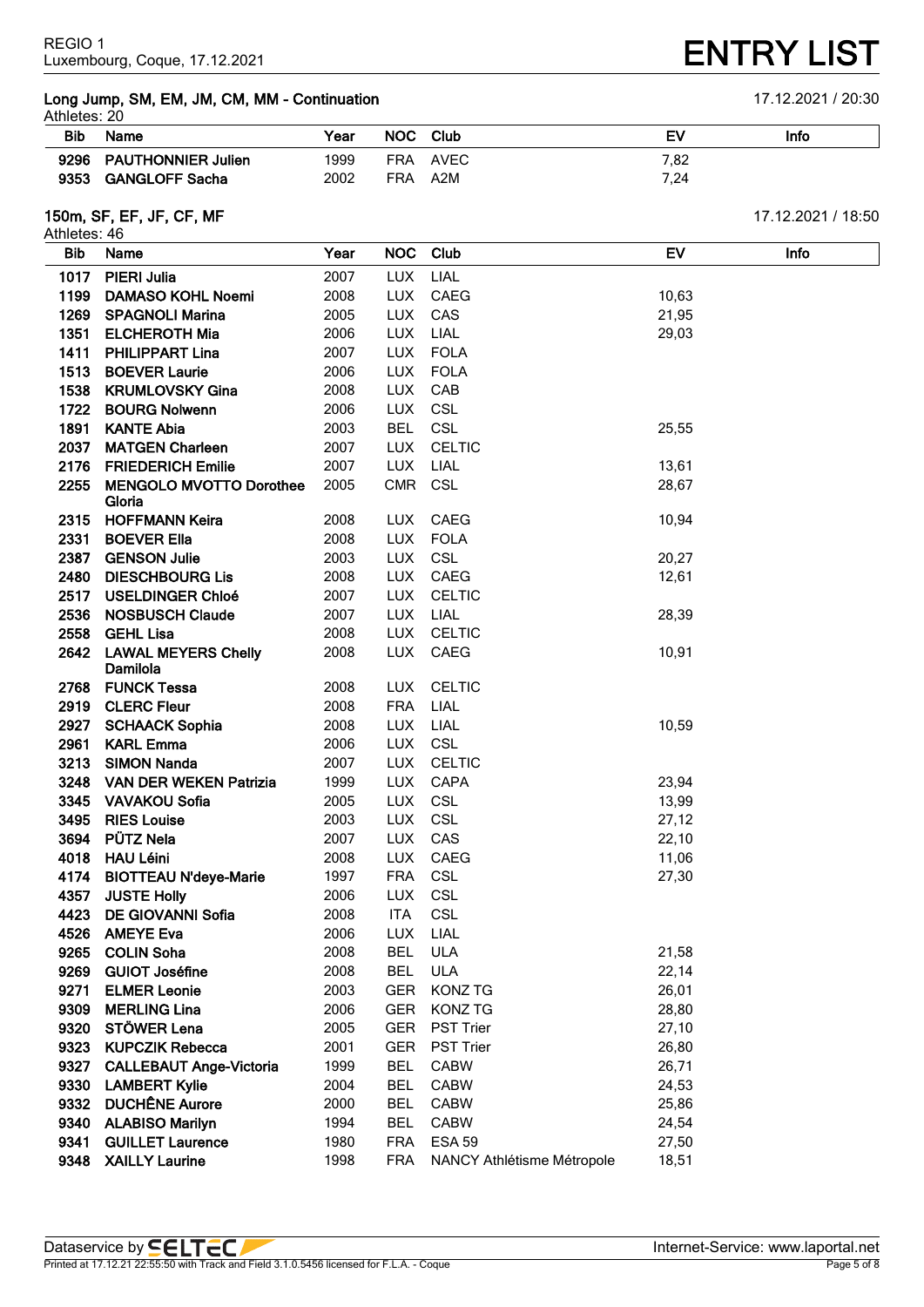# **150m, SF, EF, JF, CF, MF - Continuation** 17.12.2021 / 18:50

Athletes: 46

| <b>Bib</b>   | Name                            | Year | <b>NOC</b> | Club                       | EV        | Info               |
|--------------|---------------------------------|------|------------|----------------------------|-----------|--------------------|
| Athletes: 43 | 300m, SF, EF, JF, CF, MF        |      |            |                            |           | 17.12.2021 / 19:50 |
| <b>Bib</b>   | Name                            | Year | <b>NOC</b> | Club                       | <b>EV</b> | Info               |
| 1053         | <b>HOFFMANN Zoe</b>             | 2008 | <b>LUX</b> | LIAL                       |           |                    |
| 1351         | <b>ELCHEROTH Mia</b>            | 2006 | <b>LUX</b> | LIAL                       | 29,03     |                    |
| 1450         | <b>BISTAGNINO Elena</b>         | 2004 | <b>ITA</b> | CSL                        | 59,83     |                    |
|              | 1812 WEBER PETROVA Ina Sofia    | 2006 | <b>LUX</b> | CAB                        | 27,39     |                    |
| 1838         | <b>SCHOLZ Mailys</b>            | 2008 | <b>LUX</b> | CSL                        |           |                    |
|              | 1842 SCHEVERS Laureen           | 2005 | <b>LUX</b> | CAS                        | 49,25     |                    |
| 1891         | <b>KANTE Abia</b>               | 2003 | <b>BEL</b> | <b>CSL</b>                 | 42,60     |                    |
| 1905         | <b>KAELL Eva</b>                | 2007 | <b>LUX</b> | CAB                        | 30,97     |                    |
|              | 2007 VAESSEN AABY Matilda       | 2007 | <b>LUX</b> | <b>CELTIC</b>              | 29,65     |                    |
| 2113         | <b>THILLEN Cristina</b>         | 2002 | <b>LUX</b> | <b>CSL</b>                 | 44,45     |                    |
| 2125         | <b>BARBERIS Matilde</b>         | 2007 | <b>ITA</b> | CSL                        | 28,59     |                    |
| 2255         | <b>MENGOLO MVOTTO Dorothee</b>  | 2005 | <b>CMR</b> | <b>CSL</b>                 | 28,67     |                    |
|              | Gloria                          |      |            |                            |           |                    |
| 2321         | <b>HUREMOVIC Mara</b>           | 2005 | LUX.       | CAB                        | 66,55     |                    |
| 2387         | <b>GENSON Julie</b>             | 2003 | <b>LUX</b> | CSL                        | 60,04     |                    |
| 2561         | <b>PURAYE Yaara</b>             | 2007 | <b>LUX</b> | CAEG                       | 44,63     |                    |
| 2594         | <b>LEBEDEVA Varvara</b>         | 2003 | LUX/RUSCSL |                            | 47,40     |                    |
| 2620         | <b>LAMESCH Lili</b>             | 2002 |            | LUX CAD                    | 27,19     |                    |
| 2805         | <b>GODINHO FERREIRA Daniela</b> | 2005 | <b>LUX</b> | <b>FOLA</b>                | 44,80     |                    |
| 2883         | <b>DE WEERT Charlotte</b>       | 2004 | <b>FRA</b> | <b>CSL</b>                 | 28,33     |                    |
| 3000         | <b>CICCONE Julia</b>            | 2007 | <b>ITA</b> | <b>CELTIC</b>              |           |                    |
| 3248         | <b>VAN DER WEKEN Patrizia</b>   | 1999 | <b>LUX</b> | <b>CAPA</b>                | 23,94     |                    |
| 3280         | <b>STEFFEN Rachel</b>           | 2005 | <b>LUX</b> | CAB                        | 45,17     |                    |
| 3392         | <b>FOUX Iris</b>                | 2006 | <b>LUX</b> | CAS                        | 44,85     |                    |
| 3495         | <b>RIES Louise</b>              | 2003 | <b>LUX</b> | <b>CSL</b>                 | 44,10     |                    |
| 3763         | <b>ROSSI Sandrine</b>           | 1995 | <b>LUX</b> | CAB                        | 42,45     |                    |
| 4054         | <b>CALAMANDREI Laura</b>        | 2005 | <b>BEL</b> | <b>FOLA</b>                | 30,54     |                    |
| 4174         | <b>BIOTTEAU N'deye-Marie</b>    | 1997 | <b>FRA</b> | <b>CSL</b>                 | 27,30     |                    |
| 4357         | <b>JUSTE Holly</b>              | 2006 | <b>LUX</b> | <b>CSL</b>                 |           |                    |
| 4370         | <b>MOURA SEILER Lara</b>        | 2008 | <b>LUX</b> | CAB                        |           |                    |
| 9261         | <b>PECHEUR Emma</b>             | 2005 | <b>BEL</b> | <b>ULA</b>                 | 62,00     |                    |
| 9271         | <b>ELMER Leonie</b>             | 2003 | <b>GER</b> | <b>KONZ TG</b>             | 26,01     |                    |
| 9304         | <b>BEOT Laureline</b>           | 2005 | <b>FRA</b> | <b>ASPTT</b>               | 26,30     |                    |
| 9305         | <b>GENTILS Maëlle</b>           | 2000 | <b>FRA</b> | <b>ASPTT</b>               | 26,63     |                    |
| 9307         | <b>SCHWIND Hannah</b>           | 2007 | <b>GER</b> | PST Trier                  | 43,45     |                    |
| 9308         | <b>SONNENBERG Greta</b>         | 2007 | <b>GER</b> | <b>PST Trier</b>           | 45,35     |                    |
| 9323         | <b>KUPCZIK Rebecca</b>          | 2001 | <b>GER</b> | <b>PST Trier</b>           | 26,80     |                    |
| 9327         | <b>CALLEBAUT Ange-Victoria</b>  | 1999 | <b>BEL</b> | <b>CABW</b>                | 26,71     |                    |
| 9330         | <b>LAMBERT Kylie</b>            | 2004 | <b>BEL</b> | <b>CABW</b>                | 24,53     |                    |
| 9332         | <b>DUCHÊNE Aurore</b>           | 2000 | <b>BEL</b> | <b>CABW</b>                | 25,86     |                    |
|              | 9340 ALABISO Marilyn            | 1994 | <b>BEL</b> | <b>CABW</b>                | 24,54     |                    |
| 9341         | <b>GUILLET Laurence</b>         | 1980 | <b>FRA</b> | <b>ESA 59</b>              | 27,50     |                    |
|              | 9348 XAILLY Laurine             | 1998 | <b>FRA</b> | NANCY Athlétisme Métropole | 38,48     |                    |
|              | 9354 CERABONA Clara             | 2002 | <b>FRA</b> | <b>TOUL</b>                | 28,41     |                    |

## **600m, SF, EF, JF, CF, MF** 17.12.2021 / 21:00 Athletes: 15

| Bib  | Name                            | Year | <b>NOC</b> | Club     | EV      | Info |
|------|---------------------------------|------|------------|----------|---------|------|
|      | 1733 TOUSSAINT Céleste          | 2004 | <b>FRA</b> | CSL      | 2:26,48 |      |
| 2266 | <b>PENNING Yana</b>             | 2004 |            | LUX FOLA | 2:30.00 |      |
| 2458 | <b>NEISES Jeanne</b>            | 2008 | LUX        | CAEG     | 2:55.00 |      |
| 2805 | <b>GODINHO FERREIRA Daniela</b> | 2005 | LUX.       | FOLA     | 2:34.50 |      |

# **ENTRY LIST**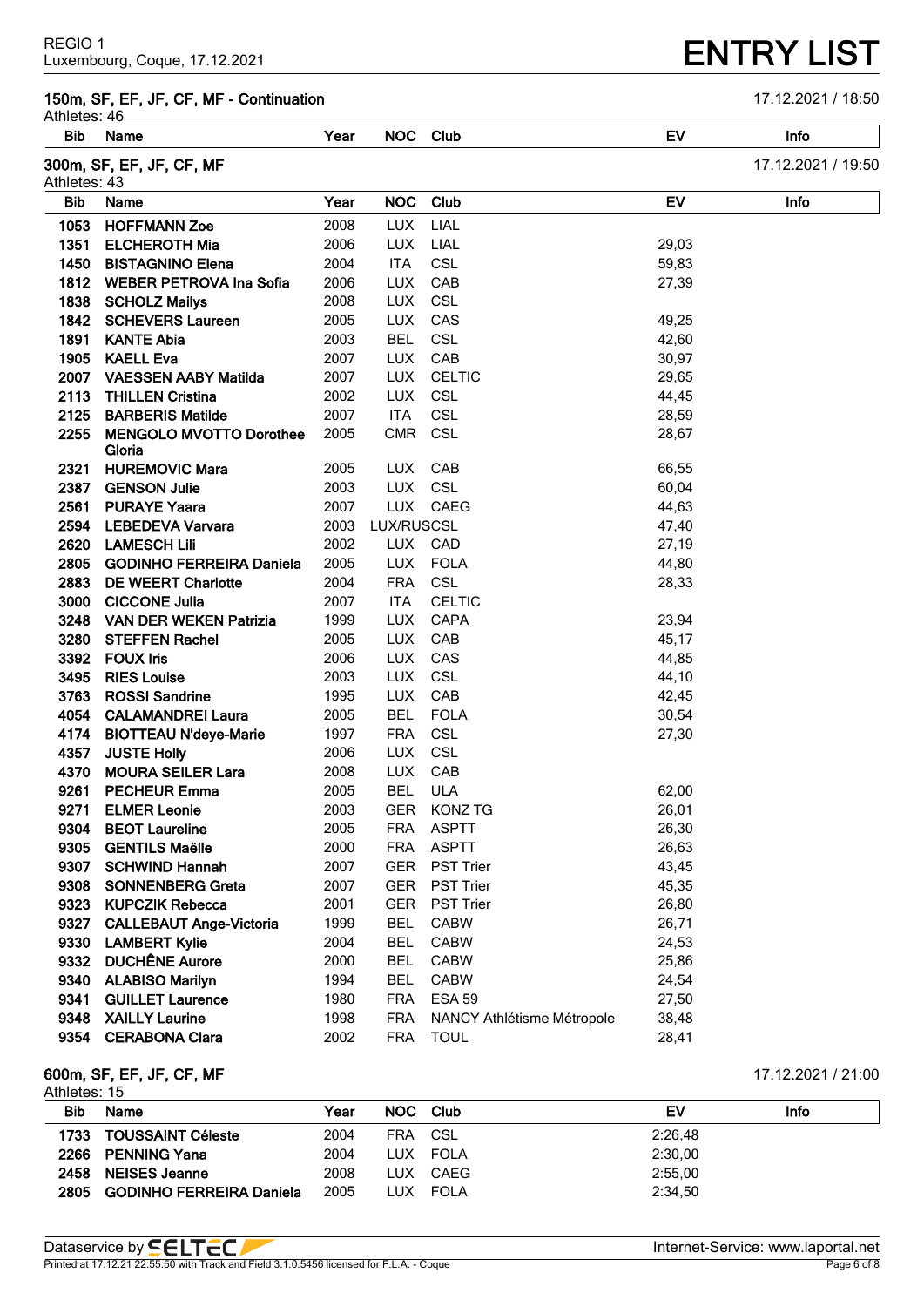### **600m, SF, EF, JF, CF, MF - Continuation** 17.12.2021 / 21:00 Athletes: 15

**ENTRY LIST** 

| Bib  | Name                     | Year |            | NOC Club                   | EV      | Info |
|------|--------------------------|------|------------|----------------------------|---------|------|
| 2897 | <b>SCHIRTZ Noélie</b>    | 2006 | LUX.       | CELTIC                     |         |      |
| 2988 | <b>HEILIGER LIIIV</b>    | 2008 | <b>LUX</b> | CSL                        | 2:57,53 |      |
| 3275 | <b>BRANDENBURGER Pia</b> | 2007 | LUX.       | <b>CELTIC</b>              | 2:45,87 |      |
| 3301 | <b>ROCHET Louna</b>      | 2006 | <b>FRA</b> | CSL                        | 2:49,32 |      |
| 3392 | <b>FOUX Iris</b>         | 2006 | <b>LUX</b> | CAS                        | 1:50,36 |      |
| 4054 | <b>CALAMANDREI Laura</b> | 2005 | BEL.       | <b>FOLA</b>                | 1:18.07 |      |
| 4526 | <b>AMEYE Eva</b>         | 2006 | <b>LUX</b> | LIAL                       |         |      |
| 9261 | <b>PECHEUR Emma</b>      | 2005 | <b>BEL</b> | ULA                        | 1:02,00 |      |
| 9271 | <b>ELMER Leonie</b>      | 2003 | <b>GER</b> | KONZ TG                    | 2:21.72 |      |
| 9289 | <b>BAILLY Elise</b>      | 2004 | <b>FRA</b> | NANCY Athlétisme Métropole | 2:35,39 |      |
| 9354 | <b>CERABONA Clara</b>    | 2002 | <b>FRA</b> | <b>TOUL</b>                | 2:35,85 |      |

### **1000m, SF, EF, JF, CF, MF** 17.12.2021 / 21:25

| Athletes: 19 |                                      |      |            |                                   |         |             |
|--------------|--------------------------------------|------|------------|-----------------------------------|---------|-------------|
| Bib          | Name                                 | Year | <b>NOC</b> | Club                              | EV      | <b>Info</b> |
| 1008         | <b>SCHMOETTEN-STEFFEN</b><br>Pascale | 1968 | LUX.       | <b>CELTIC</b>                     | 2:40,00 |             |
| 1303         | <b>MATHIAS Charline</b>              | 1992 | LUX.       | CSL                               | 2:40,09 |             |
| 1419         | <b>ARENDT Fanny</b>                  | 2002 | <b>LUX</b> | <b>FOLA</b>                       | 2:57,10 |             |
| 1834         | <b>D'ALIMONTE Carlotta</b>           | 2008 | <b>LUX</b> | CSL                               | 2:53,31 |             |
| 2809         | <b>ORIGER Lola</b>                   | 2008 | LUX.       | <b>FOLA</b>                       | 2:33,00 |             |
| 2912         | WEIS Eve, Chloë                      | 2008 | <b>LUX</b> | <b>CELTIC</b>                     | 2:36,36 |             |
| 2917         | THEIN Madara                         | 2007 | <b>LUX</b> | <b>CSL</b>                        | 3:36,12 |             |
| 3027         | <b>KNAFF Elisabeth</b>               | 2004 | <b>LUX</b> | <b>FOLA</b>                       | 2:35,30 |             |
| 3051         | <b>SCHMIDT Chloé</b>                 | 2001 | LUX.       | <b>CAEG</b>                       | 3:00,00 |             |
| 4354         | <b>FESSAGUET Sophie</b>              | 2007 | <b>LUX</b> | <b>CELTIC</b>                     | 2:48,29 |             |
| 4492         | <b>CLOSTER Julie</b>                 | 2002 | <b>LUX</b> | <b>CELTIC</b>                     |         |             |
| 9217         | <b>ESCHMANN Tifenn</b>               | 2007 | <b>FRA</b> | PONT-A-MOUSSON                    | 3:16,00 |             |
| 9287         | <b>BOUZAT Juliane</b>                | 2005 | <b>FRA</b> | NANCY Athlétisme Métropole        | 3:25,02 |             |
| 9288         | <b>MESHAKA Julie</b>                 | 2005 | <b>FRA</b> | NANCY Athlétisme Métropole        | 3:18,90 |             |
| 9302         | PY Léa                               | 2006 | <b>FRA</b> | <b>ESTY</b>                       | 3:10.25 |             |
| 9344         | <b>ENTINGER Elena</b>                | 2006 | <b>FRA</b> | <b>ESTY</b>                       | 3:00,74 |             |
| 9345         | <b>PIERSON Jade</b>                  | 2006 | <b>FRA</b> | <b>ESTY</b>                       | 3:13,66 |             |
| 9346         | <b>FAGE Manon</b>                    | 1992 | <b>FRA</b> | <b>NANCY Athlétisme Métropole</b> | 2:05.00 |             |
| 9364         | <b>LEGENDRE Inès</b>                 | 2002 | <b>BEL</b> | <b>ACD</b>                        | 2:20,84 |             |

# **Long Jump, SF, EF, JF, CF, MF** 17.12.2021 / 18:50

Athletes: 20

| Bib. | Name                              | Year | <b>NOC</b> | Club        | EV   | Info |  |
|------|-----------------------------------|------|------------|-------------|------|------|--|
| 1053 | <b>HOFFMANN Zoe</b>               | 2008 | LUX.       | <b>LIAL</b> | 4,59 |      |  |
| 1199 | <b>DAMASO KOHL Noemi</b>          | 2008 | <b>LUX</b> | CAEG        | 4,58 |      |  |
| 1552 | <b>CRAENEN Julie Liliane</b>      | 2005 | LUX/BELCSL |             | 4,91 |      |  |
| 2007 | <b>VAESSEN AABY Matilda</b>       | 2007 |            | LUX CELTIC  | 4,42 |      |  |
| 2037 | <b>MATGEN Charleen</b>            | 2007 | LUX.       | CELTIC      | 4,48 |      |  |
| 2055 | <b>DO CARMO Lena</b>              | 2006 | <b>LUX</b> | <b>CAD</b>  | 4,80 |      |  |
| 2057 | <b>BELLUCCI Carla</b>             | 2006 | <b>FRA</b> | <b>CAD</b>  | 4,90 |      |  |
| 2176 | <b>FRIEDERICH Emilie</b>          | 2007 | LUX.       | LIAL        | 4,39 |      |  |
| 2594 | <b>LEBEDEVA Varvara</b>           | 2003 | LUX/RUSCSL |             | 4,39 |      |  |
| 2642 | <b>LAWAL MEYERS Chelly</b>        | 2008 |            | LUX CAEG    | 4,47 |      |  |
|      | Damilola                          |      |            |             |      |      |  |
| 2756 | <b>KOFFI Melody N'Da Vittoria</b> | 2003 | <b>ITA</b> | <b>CSL</b>  | 5,30 |      |  |
| 2794 | <b>KRAMER Hannah</b>              | 2007 | <b>LUX</b> | LIAL        | 4,69 |      |  |
| 2919 | <b>CLERC Fleur</b>                | 2008 | <b>FRA</b> | LIAL        | 4,41 |      |  |
| 3345 | <b>VAVAKOU Sofia</b>              | 2005 | LUX.       | <b>CSL</b>  | 4,38 |      |  |
| 4018 | <b>HAU Léini</b>                  | 2008 | <b>LUX</b> | CAEG        | 4,67 |      |  |
|      |                                   |      |            |             |      |      |  |